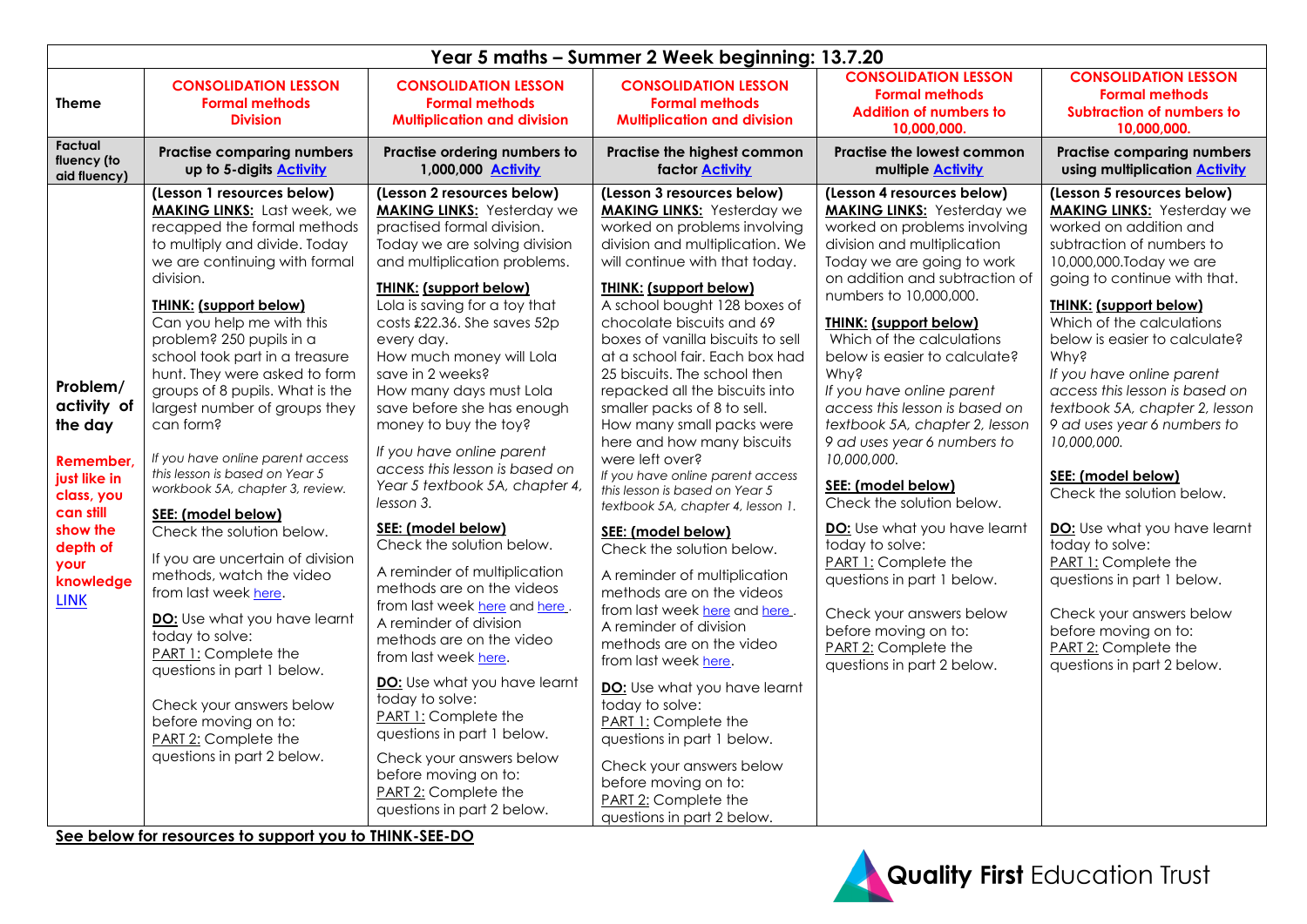### **DAY 1 RESOURCES:**

| <b>THINK:</b> 250 pupils in a school took part in a treasure hunt.<br>They were asked to form groups of 8 pupils.<br>What is the largest number of groups they can form?                                                                                                                                                                                                                                                                                                                                                                                                                                                                                                                                                                                                                                                                                                                                                                                                                                                                                                                                                                                                                                                                                                                                                     | Be<br>Ia<br><b>SEE:</b> If you are uncertain of division<br>methods, watch the video from<br>last week here.                                                                                                                                                                                                                                                                                                                                                                                                                                                                                                                                                                                                                                                                                                                                                                                          |
|------------------------------------------------------------------------------------------------------------------------------------------------------------------------------------------------------------------------------------------------------------------------------------------------------------------------------------------------------------------------------------------------------------------------------------------------------------------------------------------------------------------------------------------------------------------------------------------------------------------------------------------------------------------------------------------------------------------------------------------------------------------------------------------------------------------------------------------------------------------------------------------------------------------------------------------------------------------------------------------------------------------------------------------------------------------------------------------------------------------------------------------------------------------------------------------------------------------------------------------------------------------------------------------------------------------------------|-------------------------------------------------------------------------------------------------------------------------------------------------------------------------------------------------------------------------------------------------------------------------------------------------------------------------------------------------------------------------------------------------------------------------------------------------------------------------------------------------------------------------------------------------------------------------------------------------------------------------------------------------------------------------------------------------------------------------------------------------------------------------------------------------------------------------------------------------------------------------------------------------------|
| If you have online parent access this lesson is based on Year 5 workbook<br>5A, chapter 3, review.<br><b>DO:</b> Use what you have learnt today to solve:<br>Part 1: complete the questions below:<br>1.) A factory produced four hundred and twenty sandwiches last<br>week. How many sandwiches on average were sold each day?<br>Divide the number of sandwiches by the number of days in a week.<br>2.) Alyssa was at the beach and found 314 seashells. She plans to<br>give all of her seashells equally to her six friends. How many seashells<br>will each friend get? Divide the number of seashells by the number<br>of friends she shared between.<br>Check your answers before moving onto:<br>Part 2:<br>1.) Sam has £345 in five pound notes that he saved over a 2 month<br>period. How many five pound notes does Sam have? Divide the<br>amount Sam saved by the value of each note.<br>2.) Fred, the clown, has 194 yellow balloons. He wants to give his six<br>friends the same number of yellow balloons. How many will each<br>friend get? Divide the balloons by the six friends.<br>4.) Nancy goes out to lunch with Joan and Keith. The total bill came<br>to £219. They decided to equally split up the bill, how much will<br>each person have to pay? Divide the bill between the three friends. | Remember your steps for division:<br>Write down the multiples of the divisor so that<br>recognise how many we have in the dividend<br>In this division problem we need to find how n<br>are in 250 so we jot down the multiples of 8 to<br>groups of 8 in the dividend:<br>8, 16, 24, 32, 40, 48,<br>Now I could partition the dividend into multip<br>I can see 24 is a multiple of 8 so 240 will be to<br>240 is 30 groups of 8<br><u>8</u><br>$(30 \times 8)$<br>16<br>$(240 \div 8 = 30)$<br>$\frac{24}{32}$<br>8)<br>If I subtract 240 from 250,<br>40<br>that leaves 10.<br>48<br>I can find another multiple<br>56<br>of 8 in 10.<br>64<br>72<br>$(1 \times 8 = 8)$<br>80<br>$(8 \div 8 = 1)$<br>88<br>That leaves 2 remaining. I cannot subtract an<br>Finally, I can see how many 8s were in 250 by<br>8s I took from 250.<br>$30 + 1 = 31$<br>The largest number of groups they can form is |
|                                                                                                                                                                                                                                                                                                                                                                                                                                                                                                                                                                                                                                                                                                                                                                                                                                                                                                                                                                                                                                                                                                                                                                                                                                                                                                                              |                                                                                                                                                                                                                                                                                                                                                                                                                                                                                                                                                                                                                                                                                                                                                                                                                                                                                                       |



t we can easily recognise how many we have in the **dividend**.

**In the division problem we need to find the many groups of 8** there  $\overline{2}$  make it easier to spot

les of 8.

| 240 IS 30 groups of 8<br>$(30 \times 8)$<br>$(240 \div 8 = 30)$                    | <u>8</u><br>16<br><u>24</u> | H T O<br>remainder 2                                            |
|------------------------------------------------------------------------------------|-----------------------------|-----------------------------------------------------------------|
| f I subtract 240 from 250,<br>that leaves 10.                                      | 32<br>40<br>48              | 8/250<br>$(30 \times 8 = 240)$<br>$-240$<br>$(240 \div 8 = 30)$ |
| can find another multiple<br>of 8 in 10.<br>$(1 \times 8 = 8)$<br>$(8 \div 8 = 1)$ | 56<br>64<br>72<br>80        | $(\frac{1}{8} \times 8 = 8)$<br>(8 ÷ 8 = 1)                     |
|                                                                                    | 88                          |                                                                 |

The multiples of 8.

s counting the number of

The largest number of groups they can form is **31**.

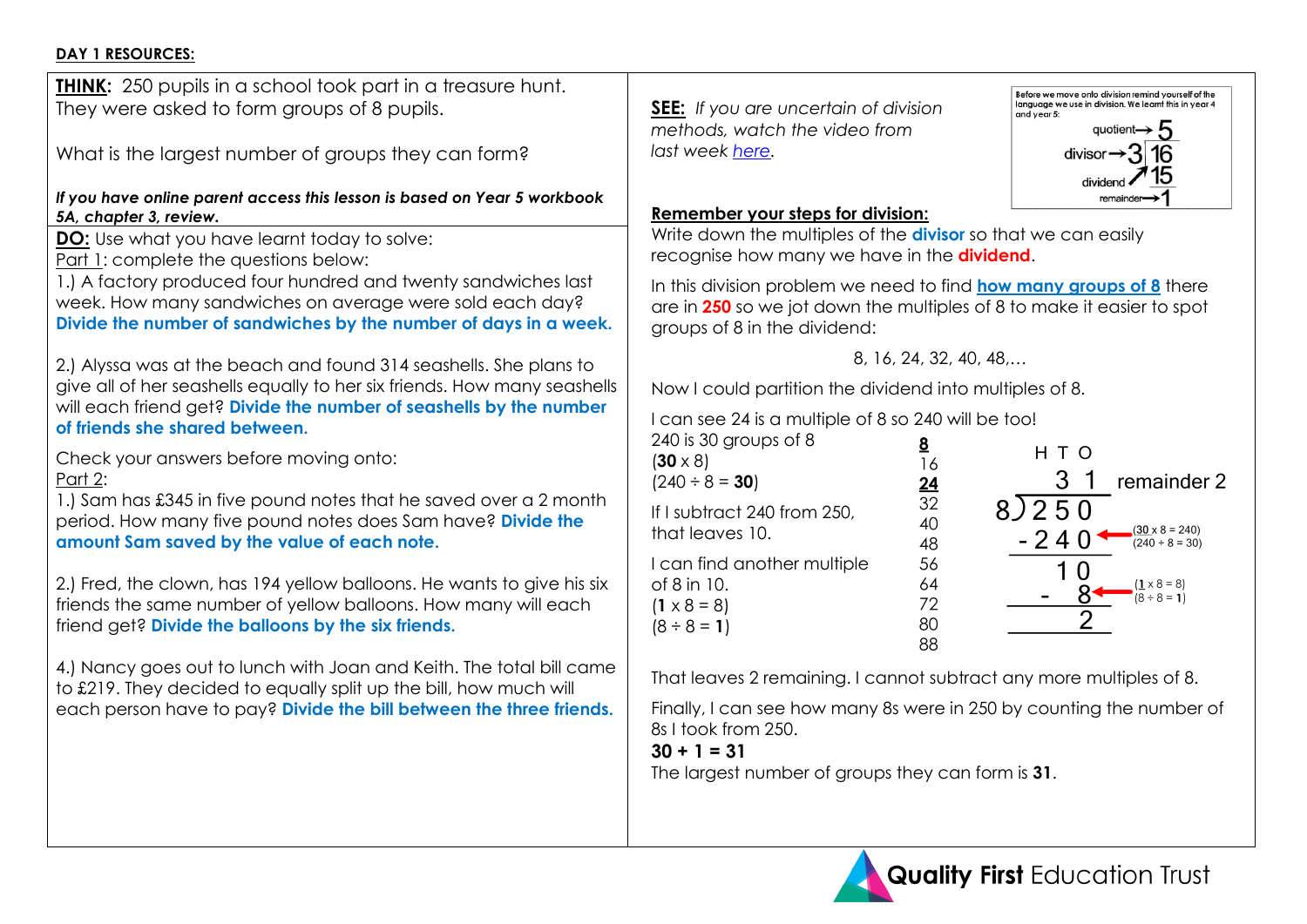# **DAY 2 RESOURCES:**

| <b>THINK:</b> Lola is saving for a toy that costs £22.36. She saves 52p<br>every day.<br>How much money will Lola save in 2 weeks?<br>How many days must Lola save before she has enough<br>money to buy the toy?                                                                                                                                                                                                                                                                                                                                                                                                                                                                                                                                                                                                                                                                                                                                                                                                                            | <b><u>SEE:</u></b> Watch the reminder of multiplication methods are on the videos<br>from last week here and here.<br>Watch the reminder of division methods are on the video from last<br>week here.                                                                                                                                                                                                                                                                                                                                                                                                                                                                                                                                                                                                                                                                                             |
|----------------------------------------------------------------------------------------------------------------------------------------------------------------------------------------------------------------------------------------------------------------------------------------------------------------------------------------------------------------------------------------------------------------------------------------------------------------------------------------------------------------------------------------------------------------------------------------------------------------------------------------------------------------------------------------------------------------------------------------------------------------------------------------------------------------------------------------------------------------------------------------------------------------------------------------------------------------------------------------------------------------------------------------------|---------------------------------------------------------------------------------------------------------------------------------------------------------------------------------------------------------------------------------------------------------------------------------------------------------------------------------------------------------------------------------------------------------------------------------------------------------------------------------------------------------------------------------------------------------------------------------------------------------------------------------------------------------------------------------------------------------------------------------------------------------------------------------------------------------------------------------------------------------------------------------------------------|
| If you have online parent access this lesson is based on Year 5 textbook<br>5A, chapter 4, lesson 3.<br><b>DO:</b> Part 1: complete the questions below:<br>1.) Sandy makes 84 muffins a day for 12 days. How many muffins<br>does she make during that time? Multiply the muffins by the number<br>of days.<br>2.) 21 children each have sixteen Pokemon cards. How many<br>Pokemon cards do they have in all? Multiply the number of cards<br>by the number of children.<br>Check your answers before moving onto:<br>Part 2:<br>1.) Melanie has saved eighteen 50 pence coins from washing cars<br>each day. How much money does Melanie save? Multiply the<br>amount of coins by the value of the coin.<br>2.) Mary has 26 boxes of golf balls. Each box holds 18 golf balls.<br>a) How many balls does she have? Multiply the number of boxes by<br>the amount in each box.<br>She uses 21 balls every week.<br>b) How many whole weeks can she play for? Divide the number of<br>golf balls by the amount of balls she uses each week. | There are two questions in this problem:<br>HT O<br>5 <sub>2</sub><br>1. First, work out how much money Lola saves<br>in 2 weeks by working out 14 days of 52p.<br>$\overline{4}$<br>X<br>$14 \times 52 =$<br>$08 - (4 \times 52)$<br>Multiply by the ones.<br>$+ 5 2 0$ -(10 x 52<br>Then multiply by the tens.<br>$728$<br>Don't forget to convert pence to £s!<br>$728p = £7.28$<br>Lola will save £7.28 in two weeks.<br>2. Second part, work out how many days, at 52p a day, it takes to<br>reach £22.36.<br>Th H T O<br><b>Multiples</b><br>43<br>£22.36 $\div$ 52p<br>of 52:<br>52)2236<br>52<br>Convert the £22.36 to 2236p<br>104<br>$\frac{(40 \times 52 = 20)}{(2080 \div 52 =$<br>$-2080$<br>156<br>to make division by 52 easier.<br>208<br>156<br>260<br>$3 \times 52 = 15$<br>$-156$<br>312<br>$\sqrt{156 \div 52}$ = 3<br>$\Omega$<br>Lola must save for 43 days to buy the toy. |



 $\frac{(40 \times 52 = 2080)}{(2080 \div 52 = 40)}$ 

 $\frac{(3 \times 52 = 156)}{(156 \div 52 = 3)}$ 

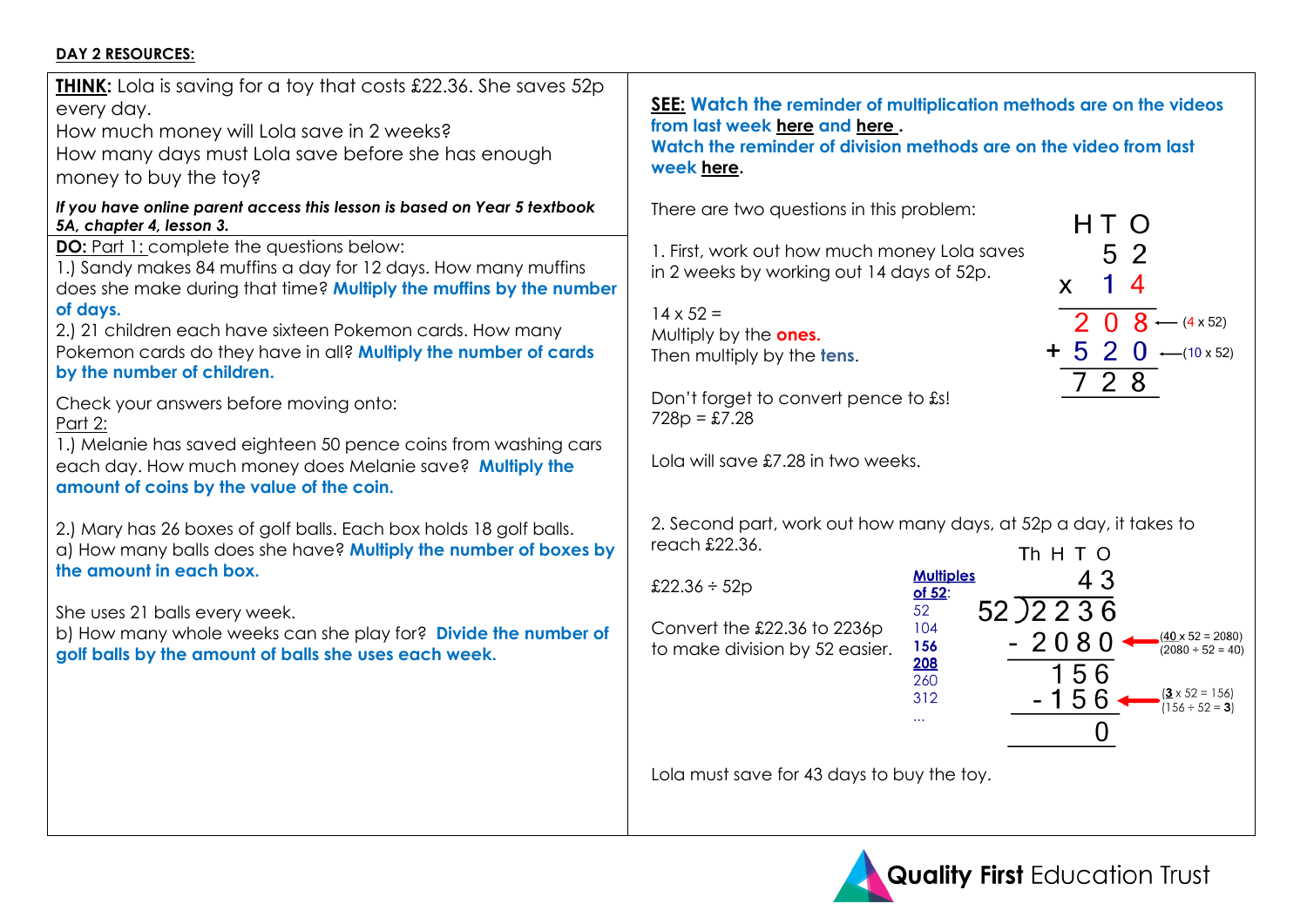# **DAY 3 RESOURCES:**

| <b>THINK:</b> A school bought 128 boxes of chocolate biscuits and<br>69 boxes of vanilla biscuits to sell at a school fair.<br>Each box had 25 biscuits.<br>The school then repacked all the biscuits into smaller packs of<br>8 to sell.<br>How many small packs were here and how many biscuits<br>were left over?<br>If you have online parent access this lesson is based on Year 5 book 5A,<br>chapter 4, lesson 1.<br>DO: Use what you have learnt today to solve:<br>Part 1: complete questions below:<br>Jason has 162 red marbles and 46 yellow marbles. Add the<br>amounts.<br>He shared them between 4 children. Divide the total between 4.<br>Check your answers before moving onto:<br>Part 2: complete the questions below:<br>1) Fred bought 122 boxes of strawberries and 75 boxes of raspberries<br>to use in fruit salads. Add the number of boxes. Each box had 32<br>fruits. Multiply the number of boxes by the number of fruits.<br>How many fruits did he have altogether? | <b>SEE:</b> A reminder of multiplication methods are on the videos from last<br>week here and here.<br>A reminder of division methods are on the video from last week here.<br>There are three steps to solving this problem:<br>H T.<br>1. First, add the number of boxes of biscuits that<br>the school bought to sell at the fair.<br>Remember to rename the tens ones to 1 ten<br>when you add the ones.<br>HT O<br>9<br>2. Then multiply to find<br>9<br>the number of biscuits in<br>5<br>all the boxes.<br>8<br>$5 - (5 \times 197)$<br>9<br><b>Remember to add the</b><br>amount you have<br>$+3.9$<br>4 $\bigcap$ $\leftarrow$ (20 x 197)<br>renamed.<br>4 9 2 5 |
|----------------------------------------------------------------------------------------------------------------------------------------------------------------------------------------------------------------------------------------------------------------------------------------------------------------------------------------------------------------------------------------------------------------------------------------------------------------------------------------------------------------------------------------------------------------------------------------------------------------------------------------------------------------------------------------------------------------------------------------------------------------------------------------------------------------------------------------------------------------------------------------------------------------------------------------------------------------------------------------------------|---------------------------------------------------------------------------------------------------------------------------------------------------------------------------------------------------------------------------------------------------------------------------------------------------------------------------------------------------------------------------------------------------------------------------------------------------------------------------------------------------------------------------------------------------------------------------------------------------------------------------------------------------------------------------|
| 2) Jessica has twenty-five boxes of books and a pile of 18 books<br>that need to be put into bookcases. There are 24 books in each<br>box. How many books does Jessica have altogether? Multiply the<br>number of boxes by the amount in each box. Then add the books<br>from the pile.<br>3) Josh has 28 books. Ahmed has 7 times more books than Josh.<br>How many books do they have altogether? Remember, Ahmed has<br>seven times the amount of books that Josh has.                                                                                                                                                                                                                                                                                                                                                                                                                                                                                                                          | 3. Then divide all the biscuits (4925) into smaller packs of 8.<br>Th H T O<br><u>8</u><br>16<br>6 1 5 remainder 5<br>24<br>There were 615 small packs of<br>8)4925<br>32<br>biscuits.<br><u>40</u><br>$(600 \times 8 = 4800)$<br>$-4800$<br>$(4800 \div 8 = 600)$<br>48<br>There were 5 biscuits left over.<br>25<br>56<br>$(10 \times 8 = 80)$<br>8 C<br>64<br>$(80 \div 8 = 10)$<br>72<br>45<br>80<br>$({\bf 5} \times 8 = 40)$<br>$(40 \div 8 = 5)$<br>88<br>96                                                                                                                                                                                                       |

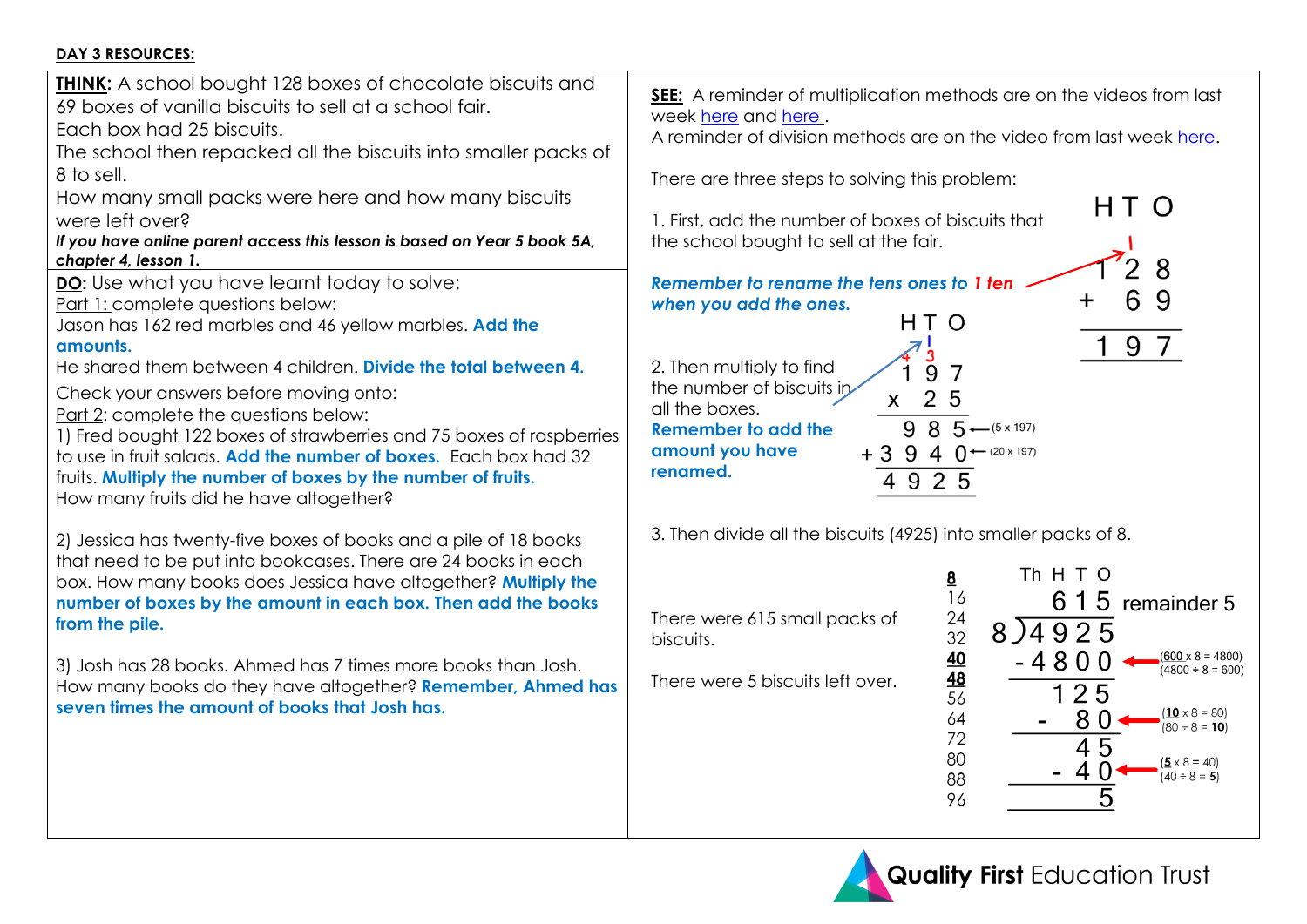#### **DAY 4 RESOURCES:**

|                   | <b>THINK:</b> Which is easier to calculate and why?                                                                                 |           |            |  |  |  |  |  |
|-------------------|-------------------------------------------------------------------------------------------------------------------------------------|-----------|------------|--|--|--|--|--|
|                   | $6,291,027 - 2,531,359$ or $6,531,275 - 2,291,039$                                                                                  |           |            |  |  |  |  |  |
|                   | If you have online parent access this lesson is based on textbook 5A,<br>chapter 2, lesson 9 and uses year 6 numbers to 10,000,000. |           |            |  |  |  |  |  |
| DO:               |                                                                                                                                     |           |            |  |  |  |  |  |
|                   | Part 1: complete the questions below:                                                                                               |           |            |  |  |  |  |  |
| 414875            | 1382818                                                                                                                             | 58757     | 584766     |  |  |  |  |  |
|                   | + 912872 + 8372611 + 83085                                                                                                          |           | $+714540$  |  |  |  |  |  |
|                   |                                                                                                                                     |           |            |  |  |  |  |  |
|                   | Check your answers before moving onto:                                                                                              |           |            |  |  |  |  |  |
|                   | Part 2: complete the questions below:                                                                                               |           |            |  |  |  |  |  |
| 99619             | 969040                                                                                                                              | 7938608   | 80506      |  |  |  |  |  |
| $+94403$          | + 264954                                                                                                                            | + 6783376 | $+80071$   |  |  |  |  |  |
|                   |                                                                                                                                     |           |            |  |  |  |  |  |
|                   |                                                                                                                                     |           |            |  |  |  |  |  |
| 341719            | 9061050<br>+6816616                                                                                                                 | 48627     | 258207     |  |  |  |  |  |
| $+311447$         |                                                                                                                                     | + 76851   | $+360591$  |  |  |  |  |  |
|                   |                                                                                                                                     |           |            |  |  |  |  |  |
|                   |                                                                                                                                     |           |            |  |  |  |  |  |
| 9027036           | 21129                                                                                                                               | 911024    | 5267890    |  |  |  |  |  |
| + 2804042 + 50147 |                                                                                                                                     | + 796362  | $+4914042$ |  |  |  |  |  |
|                   |                                                                                                                                     |           |            |  |  |  |  |  |
|                   |                                                                                                                                     |           |            |  |  |  |  |  |
| 38436             | 969463                                                                                                                              | 8265559   | 55311      |  |  |  |  |  |
| + 99275           | +362698                                                                                                                             | + 1476163 | $+48799$   |  |  |  |  |  |
|                   |                                                                                                                                     |           |            |  |  |  |  |  |
|                   |                                                                                                                                     |           |            |  |  |  |  |  |

**SEE:** Remember, however many digits there are in your calculations you should follow the same pattern. **Add the ones, then the tens, then the hundreds, then the thousands, then the ten thousands, then the hundred thousands and finally the millions! Remember to include the amount you have renamed when you add the numbers in each place. Use a different colour to show the renamed amount!**

|       | M HTh TTh Th    |                         |                | $\boldsymbol{\mathsf{H}}$ |                     |                  |
|-------|-----------------|-------------------------|----------------|---------------------------|---------------------|------------------|
| $+2,$ | 6, 5, 3, 1, 2   | $2\quad 6\quad 1$       |                | $\mathbf 0$               | $\overline{7}$<br>3 | 5<br>9           |
| 8,    | $7\overline{ }$ |                         | 9 2 3          |                           | $\mathbf 1$         | $\boldsymbol{4}$ |
|       | M HTh TTh Th H  |                         |                |                           | $\mathbf{T}$        | O                |
|       |                 |                         |                |                           |                     |                  |
| 3,    |                 | $5 \quad 9$             | $\mathbf{1}$ , |                           | 0 6                 | 7                |
| $+2,$ | $\overline{6}$  | $\overline{\mathbf{5}}$ |                | 1, 9                      | 4                   | 3                |
| 6.    | <sup>2</sup>    | $\overline{4}$          | 3,             | <sup>O</sup>              |                     |                  |

Which calculation is harder to calculate? The second one because there is more renaming that might be missed!

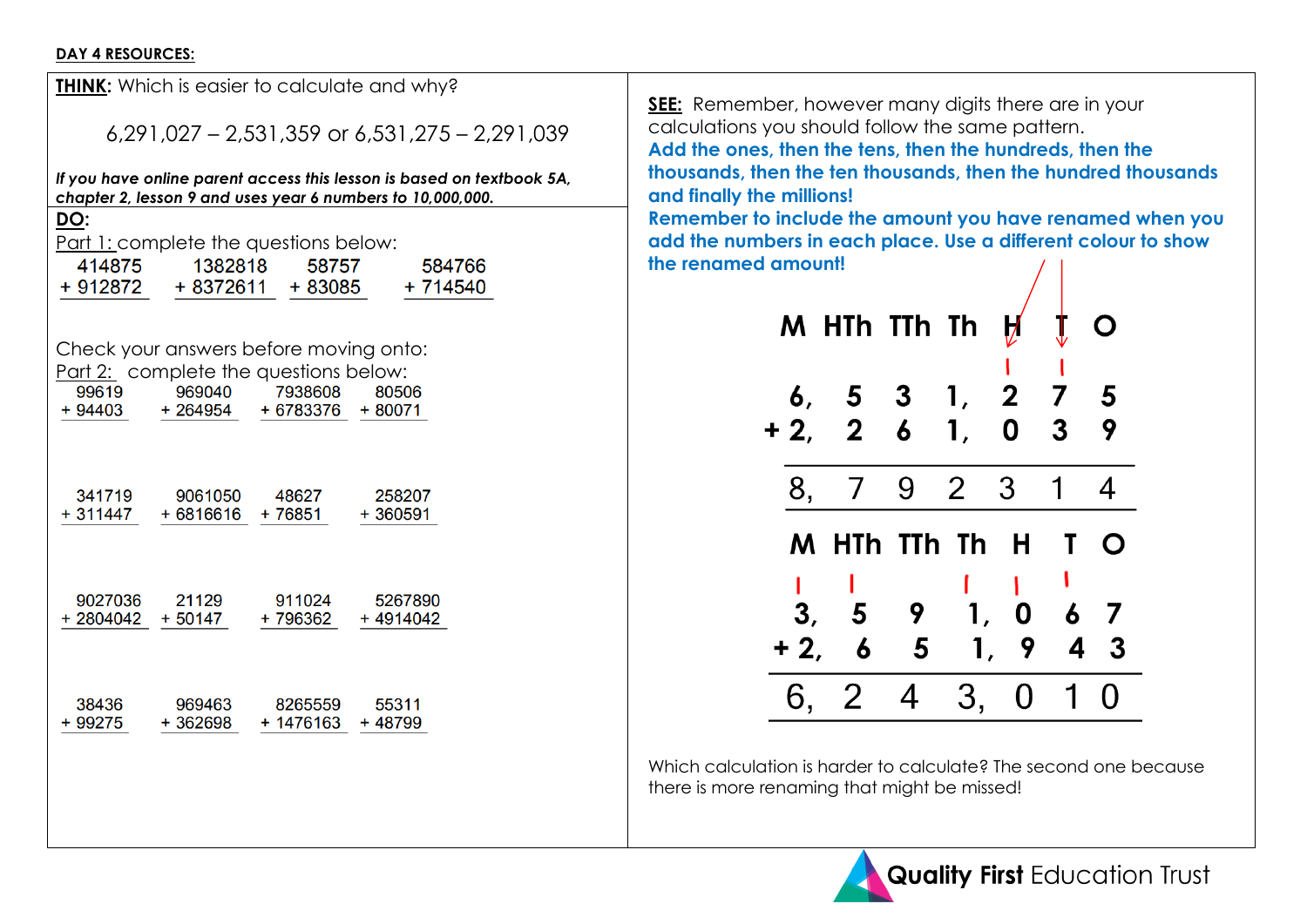#### **DAY 5 RESOURCES:**

|                                | <b>THINK:</b> Which is easier to calculate and why? |                                                                                 |                                                            |                                                                       |  |  |  |
|--------------------------------|-----------------------------------------------------|---------------------------------------------------------------------------------|------------------------------------------------------------|-----------------------------------------------------------------------|--|--|--|
|                                | $6,291,027 - 2,531,359$ or $6,531,275 - 2,291,039$  |                                                                                 |                                                            |                                                                       |  |  |  |
|                                |                                                     |                                                                                 | chapter 2, lesson 9 and uses year 6 numbers to 10,000,000. | If you have online parent access this lesson is based on textbook 5A, |  |  |  |
| <u>DO:</u><br>859980<br>313516 |                                                     | Part 1: complete the questions below.<br>550019<br>- 226702                     | 930681<br>- 824060                                         | 320907<br>- 213255                                                    |  |  |  |
|                                |                                                     | Check your answers before moving onto:<br>Part 2: Complete the questions below: |                                                            |                                                                       |  |  |  |
| 830370<br>- 618152             | 805499<br>- 584267                                  | 560080<br>- 421146                                                              | 354010<br>$-133909$                                        |                                                                       |  |  |  |
| 450004<br>245223               | 605500<br>$-151322$                                 | 759500<br>- 212027                                                              | 369004<br>$-137830$                                        |                                                                       |  |  |  |
| 620000<br>- 518935             | 387083<br>- 165111                                  | 402802<br>- 181111                                                              | 530400<br>$-213142$                                        |                                                                       |  |  |  |
| 745307<br>422130               | 378185<br>$-266071$                                 | 362000<br>$-251356$                                                             | 309740<br>$-253514$                                        |                                                                       |  |  |  |

**SEE:** Compare the calculations:

**Start with subtracting the ones, then the tens, hundreds, and so on. Remember, if you have a zero in the place you want to take from you must move to the next place to take and rename!**



Which calculation is harder to calculate? The first one because there is more renaming that might be missed!